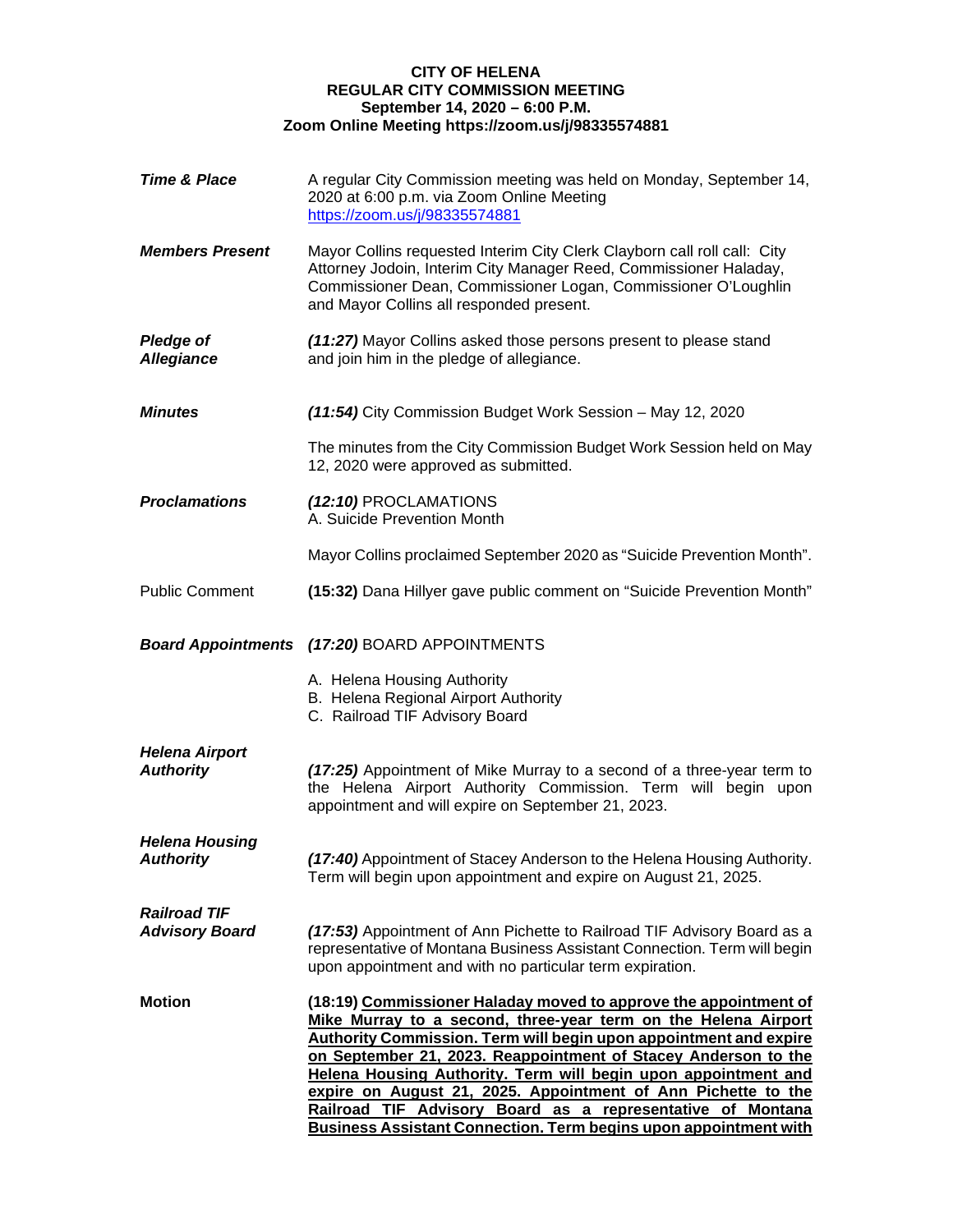**no particular term expiration.** Commissioner Dean seconded the motion. Interim City Clerk Clayborn called a roll call vote, as follows: Commissioner Haladay voted aye, Commissioner Dean voted aye, Commissioner Logan voted aye, Commissioner O'Loughlin voted aye, and Mayor Collins voted aye. **The motion carried, 5-0. (19:20)**

*Consent Agenda (19:23)* CONSENT AGENDA A. Claims

Interim City Manager Reed gave a report on the claims.

*Motion* **(20:20) Commissioner Logan moved to approve Consent Agenda item A Claims.** Commissioner O'Loughlin seconded the motion. Interim City Clerk Clayborn called a roll call vote, as follows: Commissioner Haladay voted aye, Commissioner Dean voted aye, Commissioner Logan voted aye, Commissioner O'Loughlin voted aye, and Mayor Collins voted aye. **The motion carried, 5-0. (20:51)**

## *Communications from (20:54)* COMMUNICATIONS/PROPOSALS FROM CITY *City Commissioners* COMMISSIONERS

Commissioner Dean had follow-up regarding the discussion that was had at the Joint City-County Work Session on the detention center census. Commissioner Dean had a conversation with Judge Peterson and would like to invite her to present at a future Administrative Meeting.

Commissioner O'Loughlin asked follow-up questions to City Attorney Jodoin regarding Commissioner Dean's request.

Commissioner Logan commented on Helena Safe Fire Project.

*Report of the City Attorney (27:18)* City Attorney Jodoin had nothing to report.

*Report of the (27:23)* A. Downtown and Beyond Business Support

> Interim City Manager Reed asked Chief Hagen to report on the discussions with the downtown community.

Interim City Manager Reed gave an update on the staffing of the City Clerk's Office.

Interim City Manager Reed gave an update on the transfer station possibly opening on Sundays, with discussion and follow-up questions from the Commission.

*Regular Items (47:45)* A. CONSIDER FIRST PASSAGE OF AN ORDINANCE ADOPTING THE STATE ADOPTED SWIMMING POOL AND SPA BUILDING CODES BY AMENDING CHAPTER 2 OF TITL 3, HELENA CITY CODE, AND SET A PUBLIC HEARING DATE. Staff Report Community Development Director Sharon Haugen and Chief Building Official Kimberley Mack reported that currently, the Building Division for the City of Helena is enforcing the 2018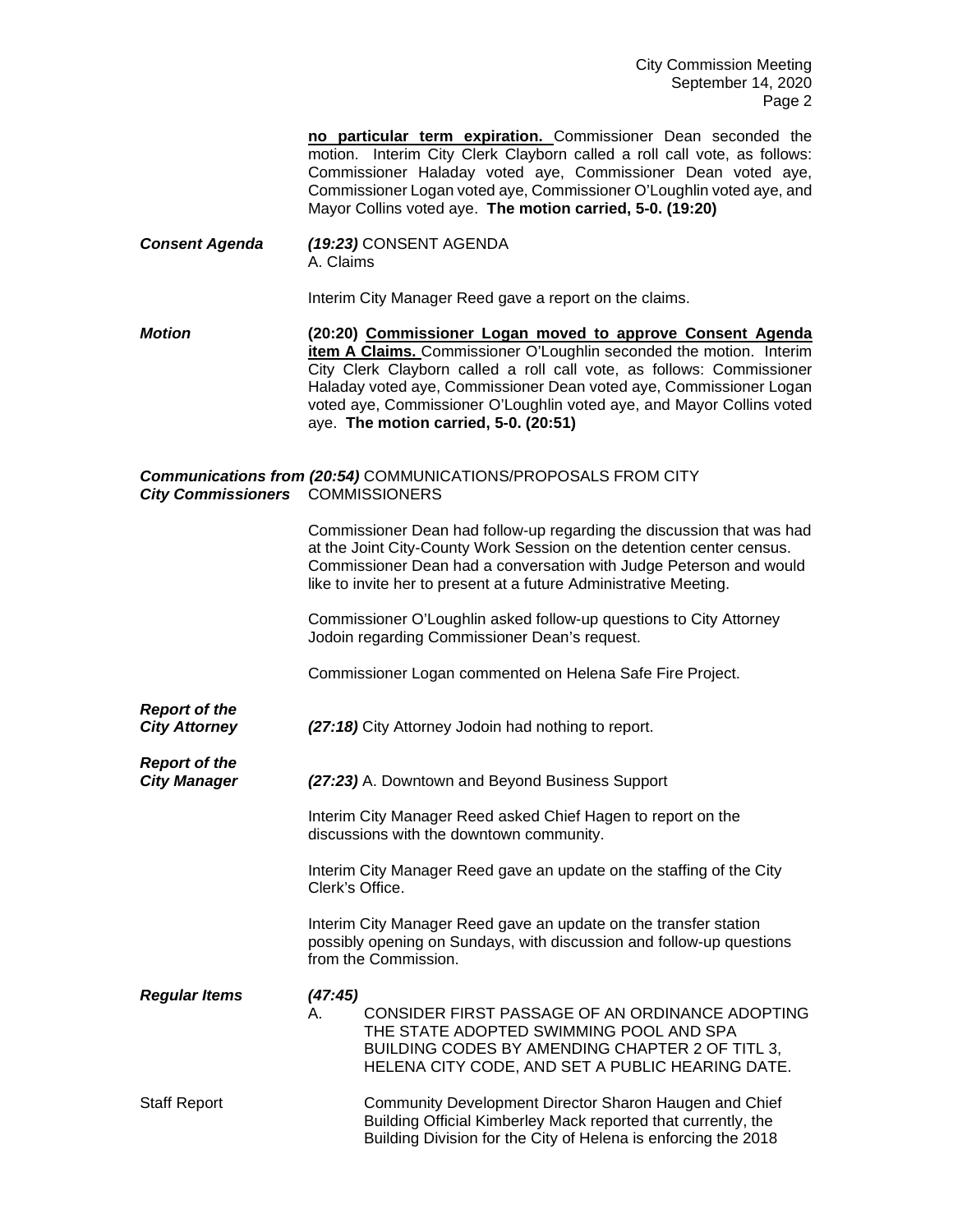editions of the IBC, IRC, IEBC, IMC, IFGC, UPC and the 2017 NEC by the adoption of Ordinance 3280. Effective December 7, 2019, the State of Montana Building Codes Program adopted new Administrative Rules of Montana (ARM) implementing the use of the above codes and mandating their adoption.

As part of the State's adoption of the 2018 Codes, the International Swimming Pool and Spa Code (ISPSC) was also adopted. In the previous code adoption cycles, the adoption of the ISPSC was optional for the certified jurisdictions. In this adoption cycle, the State has made it mandatory as per ARM 24.301.175(2) stating the certified jurisdictions who have adopted the 2018 International Building Code, must adopt 2018 International Swimming Pool and Spa Code.

ARM 24.301.202 requires the code adoption by certified local jurisdictions be the same as those adopted by the State and they have 90 days from December 4, 2019 to adopt this version of the codes. As this was a change from previous adoptions, we overlooked that it was mandatory to adopt this code. The codes as adopted by the State may not be altered and must be adopted by certified jurisdictions in the same editions with the same amendments as adopted by the State. Once the City has adopted the above codes, notification must be sent to the state informing them of the adoption and copies of the ordinances are to be sent to them.

MCA 7-5-108 requires when an ordinance is proposed for adoption that incorporates by reference the provisions of any code or amendments, the codes and amendments shall be available for public inspection and examination a minimum of 30 days prior to final adoption in the City Clerk's office.

Chapters 7 – 10, inclusive, of the 2018 ISPSC are deleted in their entirety by the State and as such, the City will not enforce these Chapters. These chapters regulate the installation of swimming pools and spas in residential households.

The purpose of the proposal is to present the above code, as amended through the State of Montana, to the City Commission for first passage and set a hearing for November 9, 2020. First passage by the Commission sets the course for the City Building Division to comply with the State's directive to adopt the new edition of the International Swimming Pool and Spa Code. This keeps the City's certified enforcement program in good standing. The 2018 International Swimming Pool and Spa Code (ISPSC) being considered for adoption by the City will be cooperatively enforced by the City, Lewis and Clark County Public Health Department and DPHHS. Having multiple agencies enforcing the same code may lead to multiple interpretations of provisions and confusion for the applicant making it imperative that these organizations work together when enforcing this code.

City staff requested first passage of an ordinance adopting the State adopted Swimming Pool and Spa Building Codes by amending Chapter 2 of Title 3, Helena City Code and set a public hearing date for November 9, 2020.